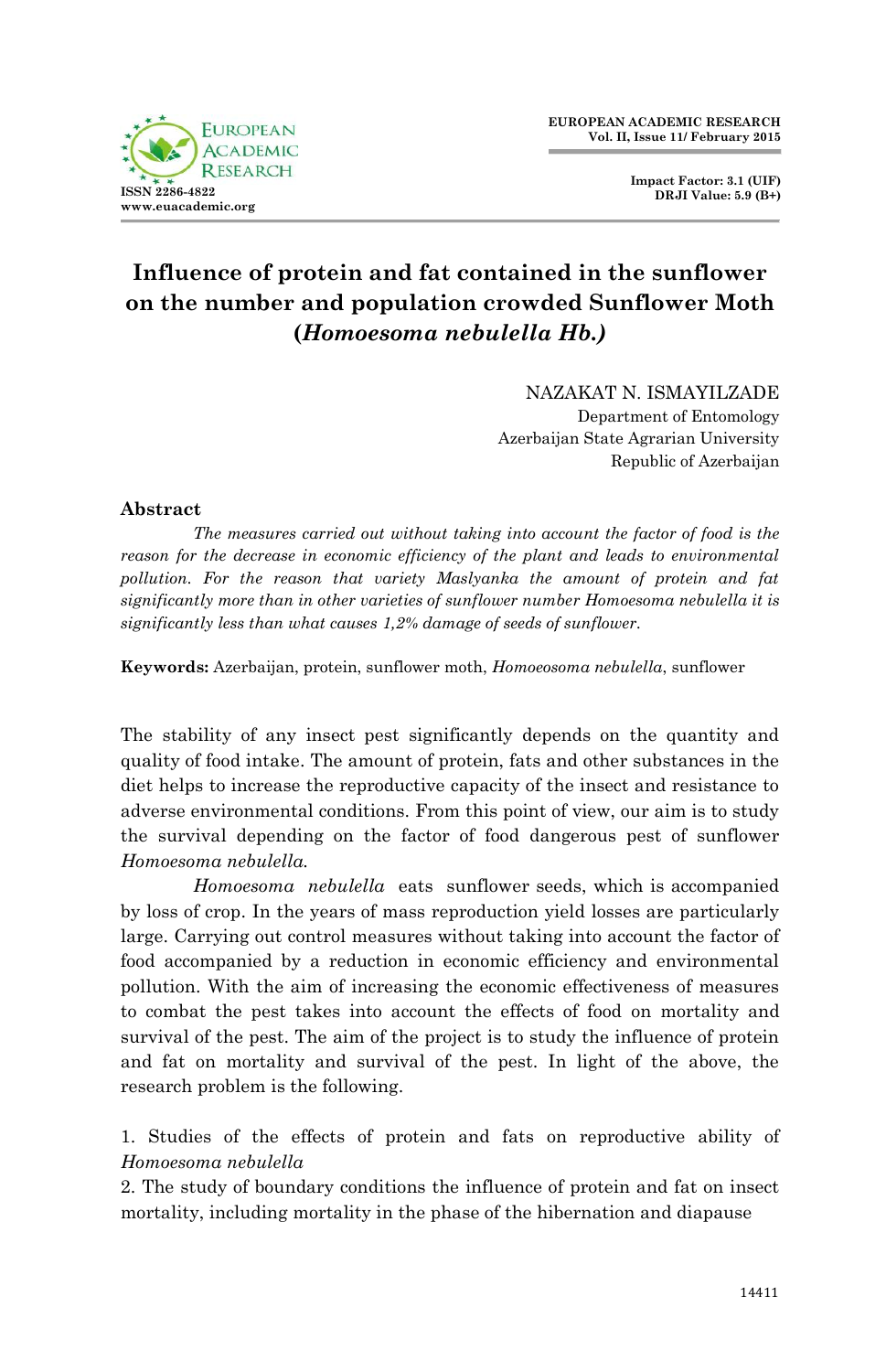3. Identification of varieties of sunflower which in the specific soil and climatic conditions of the area resistant to pest

## **Literary review:**

In the literature the influence of food on the dynamics of abundance and reproductive capacity pests widely covered. So, Gumbatov and H. Halilov indicate that 45-50% of the needs of the population in oils is satisfied at the expense of fat obtained from the seeds of sunflower. The research revealed that, in seeds contain a  $27-51\%$ , and in the centre 50-65% of fat(1).

According to the Bublik I.I. and Vasickova G.I. each butterfly lays 2- 5 eggs in the basket and hatched after 3-4 days the caterpillars eat first flower, and then seeds (2). Bela Szabo-Ferenc Toth-Sandor Vagvölgyi (5) note that weather conditions have a negative impact on fly of European sunflower butterflies and therefore damaging crops low.

There are articles where scientists are marked on the role of the food factor in the development and reproduction of insects (3,4,6,7). T. A. Royer, D. D. Walgenbach [8] note that 1 caterpillar *Homoesoma eletellemun* eats 0,47- 0,55 g seeds. Perthida gluphoba open mine passages in places where lack of protective substances. At this point, the insects are forced to make a choice between the nutrient and the amount of protective substances (9). In the absence of aphids in food ladybirds period of diapause extended in a few months. As if to make food aphids, the period of diapause is significantly reduced (10). As seen on the subject there are different opinions.

## **Methods of work**

1. Biochemical analysis on the amount of fat and protein seeds of different varieties of sunflower

2. Collection of wintering and are in the phase of diapause insects sunflower the liquidation, educating them in the laboratory for their move into the next stage. In the second period, it is assumed feeding caterpillars sunflower the liquidation under laboratory conditions seeds of different varieties of sunflowers:

1) Is feeding caterpillars separately as different levels of fat (a) and protein (b) in seeds. Caterpillars reared up phase of a butterfly. The pupae is determined by the sex ratio, and female butterflies - their fertility. Feeding caterpillars are carried out separately on the upper and on the lower level of fat and protein in the seeds, using different varieties of sunflower.

2) In laboratory conditions, according to  $a_1$ ,  $a_2$ ,  $b_1$ ,  $b_2$ , variants of the experiment caterpillars are raised to their wintering grounds.For annual data, local stations weather forecast defines the high and low temperature in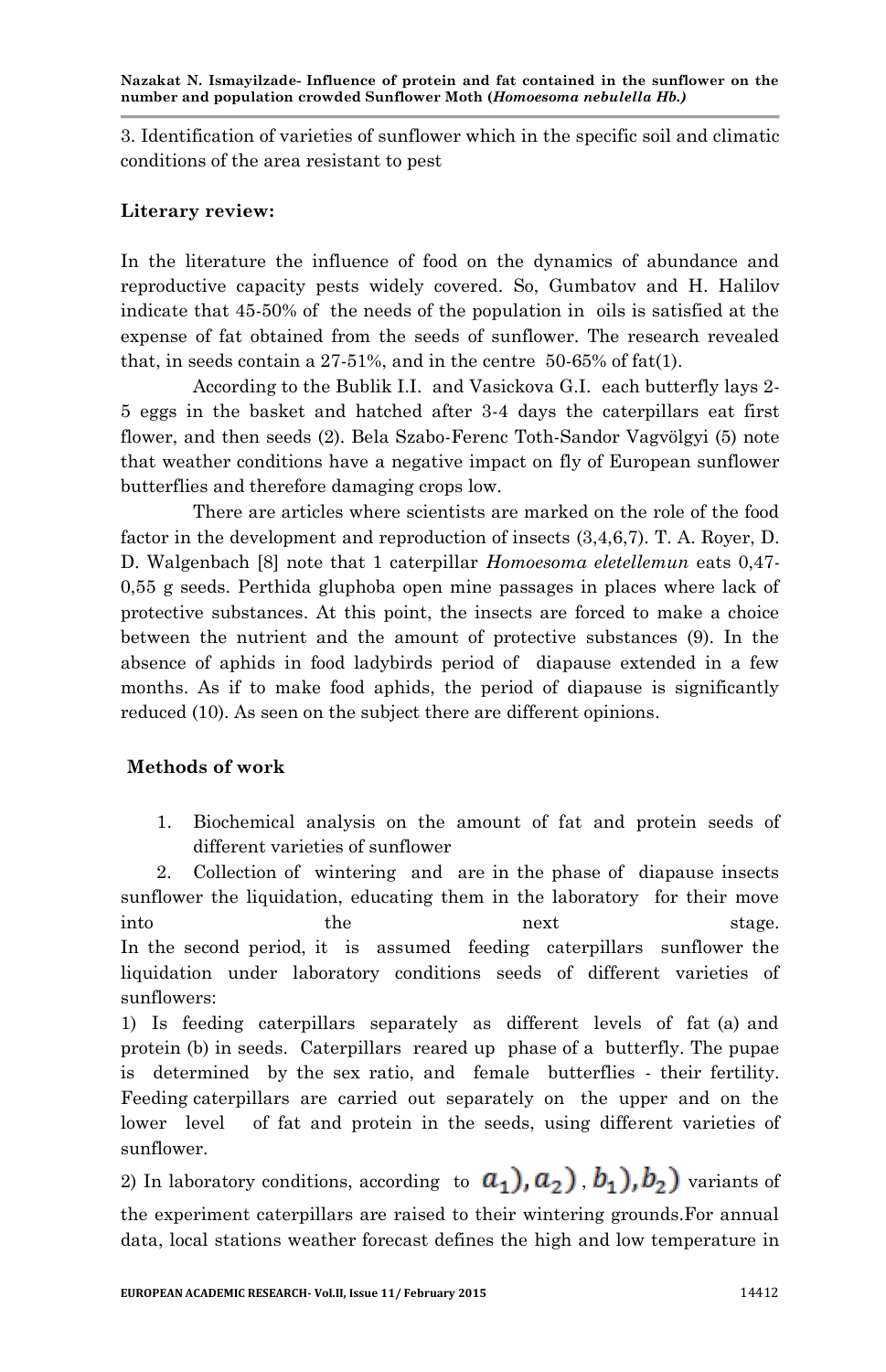**Nazakat N. Ismayilzade- Influence of protein and fat contained in the sunflower on the number and population crowded Sunflower Moth (***Homoesoma nebulella Hb.)*

winter. These data in the laboratory experiments are aimed at studying the influence of write on the survival of the pest in winter conditions according to

the scheme  $a_{11}, a_{12}, a_{21}, a_{22}, b_{11}, b_{12}, b_{21}, b_{22}$ . Experiments will be conducted in the research laboratories of the Zoological Institute, Academy of Sciences of Azerbaijan, Baku, Regional Science Centre, Ganja. Characteristics of the sample plots is given in table 1.

The number of the pest on the test plants was determined on the basis of the counting of the eggs and larvae of the pest. The population density of the pest was determined as the ratio of the number of eggs on fresh weight

of plants:  $\frac{number\ of\ eggs}{the\ mass\ of\ plants}$ . Changes in the number of pest plot and

year of study were determined on the basis of the calculation of the coefficient of variation. The density of larvae in classes of age at the pilot plant was determined as the ratio of caterpillars of a certain age to the total number of eggs of the pest. The average density of the pest was determined as the arithmetic average of individual age classes of larvae of the pest.

Plants were cut at the level of cervical root and then determined the weight cut plants. In 2013, on each experimental plot were cut in 10 plants. Cuttеd plants were then dried.

The influence of food composition on the biological characteristics of the pest was studied in several ways. To determine the weight of pupae, larvae of the last instar were collected and grown in a special ware.

Pest monitoring showed that caterpillars after such care caterpillars in 1-2 days pupate. In the calculations the size of the pest and the number of eggs in the butterflies were determined depending on the amount of fat and protein food.

**Experimental part:** Studies have shown that, along with the increase of sunflowers area creates comfortable conditions for pest reproduction . Studies have shown that, along with the increase of sunflowers area creates comfortable conditions for pest reproduction. In this regard, the protection of products against various sunflower pests of in farms is very urgent. Studies show that the most dangerous pest of sunflowers is Homoesoma nebulella. *H. nebulella* is the most common and harmful pest of sunflowers. The prevalence of the pest in sunflowers is 46,3%, and the harmfulness of 37-39%.

One of the ways of dealing with Homoesoma nebulella is the use of varieties resistant to pest. According to research conducted in 2013 found that damaging sunflowers by Homoesoma nebulella differences by varieties of sunflowers.

The research results are given in table 1. As can be seen from the table on the farms of the Republic mainly grown such varieties of sunflowers as Masliyanka, Yerli chırtlama, Kazio and Qiqant.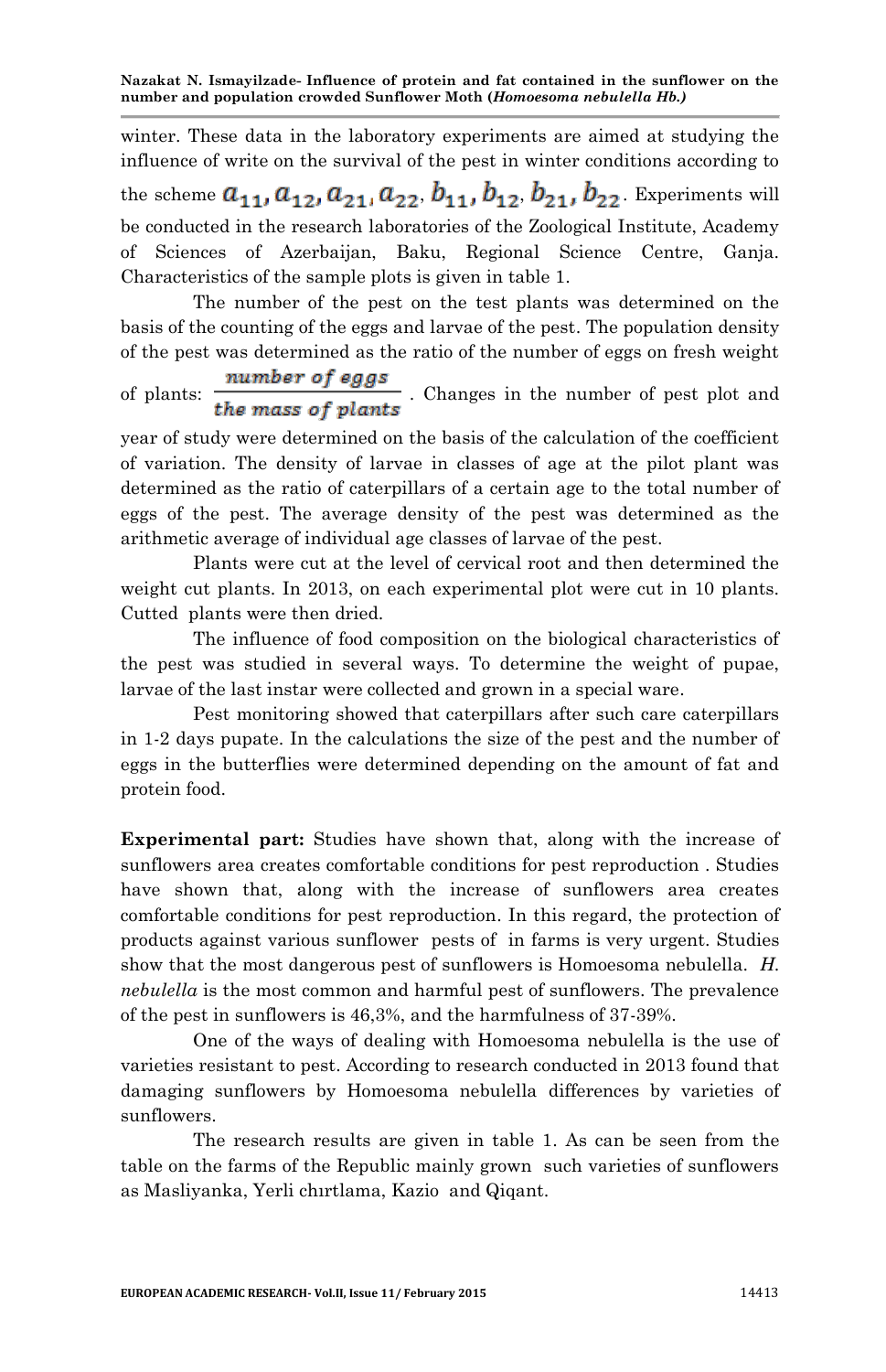Research conducted in 2014 showed that damaging sunflowers pest on different regions are different. So, in laboratory studies were determined that biochemical composition are different by sunflower varieties.

Biochemical analyses showed different biochemical composition of different varieties of sunflowers. High concentration of organic and inorganic substances causes the resistance of some varieties of sunflowers to insect pests. Different concentrations of organic and inorganic substances contributes to the different thickness of the crust seeds. In this regard, different concentrations of organic and inorganic substances contributes to the different thickness of the crust seeds in different sunflowers varieties. Different thickness of the shell sunflower seeds on different varieties of sunflower is causing different damage their by insect pests.

Laboratory results are given in table 1. As can be seen from the table on the farms of the Republic mainly grown such varieties of sunflowers as Masliyanka, Yerli chırtlama, Kazio and Qiqant. The results of biochemical analyses showed that 100 grams of seeds is 55,1% fat, 18.5% protein,4,2% lipoid, Cellulose 1,2,%, Potassium-4.5%, Phosphorus 0,42%, Calcium 1,82%.Similar results for grade Yerli çırtlama are the following: 51,2% fat, 12,3% protein, 3,1 % lipoid, Cellulose 0,8%, Phosphorus 0,31%, Calcium 1,42%. These same data by grade kazio are following-48,2% fat, 10,2% protein, 2,2 % lipoid, Cellulose 0,6%, Phosphorus 0,25%, Calcium 1,0%.

Similar results for grade Qiqant are the following:43,3% fat, 8,2% protein, 1,8 % lipoid, Cellulose 0,4%, Phosphorus 0,2%, Calcium 0,8%. Biochemical composition of seeds of different cultivars of sunflower affects tolisano shell sunflower seeds. So in sort Masliyanka because the thickness of the shell is highest, the damage level of seeds is only 1.2%. On the other hand,due to the low concentration of biochemical substances in other varieties of sunflower shells of sunflower seeds their damage level are highest. Studies have shown that the damage of sunflower variety Yerli çırtlama is 4.1%, in variety Kazio 6,4%, in varety Qiqant 9,2%. Therefore in farms, it is advisable to use varieties of sunflower with a thick shell. The use of those varieties prevents the loss of crops in agricultural lands, and as a result prevented the emergence of environmental problems , because the environment is not polluted by pesticides. Our study showed that the number of larvae of the pest on a variety Maslyanka compared with other varieties had the lowest. For example, the number of caterpillars on baskets varieties amounted to 5-7 caterpillars on grade Kazio 4-6, grade Yerli çırtlama 3-5 caterpillars , while 10 baskets varieties Maslyanka the number of larvae of the pest was only 2-4 caterpillars.

## **Results and Discussion:**

Depending on the concentration of fat and protein the damage level of crops by insect pests are different. The ratio of protein and fat on the one hand contributes to successful overwintering larvae of the pest, on the other hand,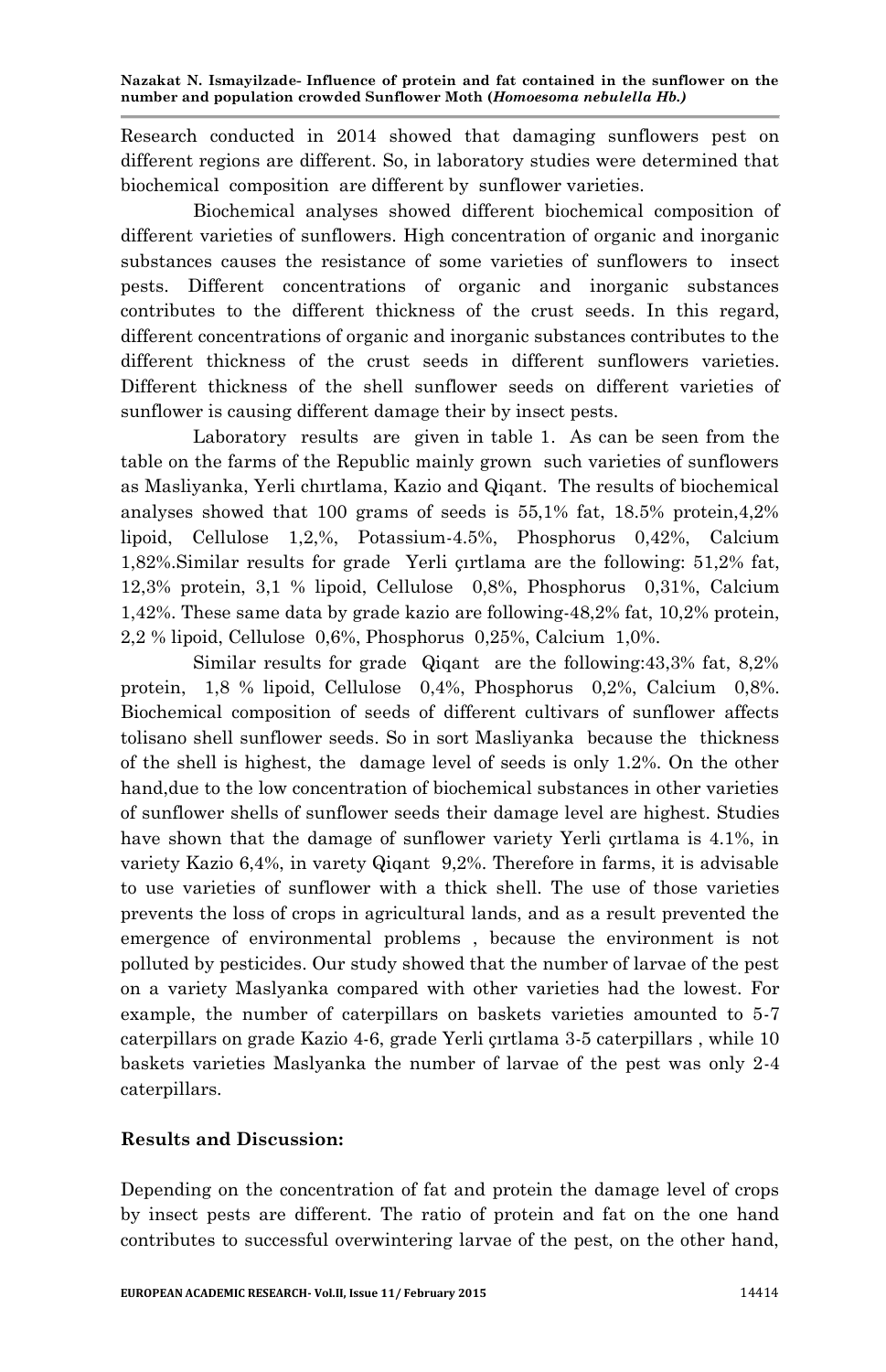**Nazakat N. Ismayilzade- Influence of protein and fat contained in the sunflower on the number and population crowded Sunflower Moth (***Homoesoma nebulella Hb.)*

helps to reduce the pest population. Increased concentration of protein, fats and other substances in sort Maslyanka helps to reduce population *Homoesoma nebulella* in sunflowers and as a result, 1,2% reduction of damage to the seeds.

#### **Conclusions**

1.The Ratio of protein and fat with one hand while with the physiological point of view important for overwintering pest, on the other hand the resulting stability helps to reduce the pest population and weakening the population density of the pest.

2. Compared with other varietes of high content of protein and fat in varietes Maslyanka helps to reduce the number *Homoesona nebulella* and reduction of damage to seeds by 1.2%.

#### **Acknowledgments**

This manuscript was supported by the Science Development Foundation under the President of the Republic of Azerbaijan Grant No. EİF/GAM-2- 2013-2(8)-25/20/3.

#### **REFERENCES CITED**

- Hümbətov H. S., Xəlilov X. Q. 2010. Texniki bitkilər, Bakı, "Aytac", 415 s.( technical plants, Baku, "Aytac", 415 p.)
- Бублик Л.И., Васечко Г.И. 2000-2010. Вредители подсолнечника. Довидник из захисти рослин за ред. М.Р. Лисового, К.: Урожай, BCБН.966-05-007-0@ Aqromag.com.
- Стадницкий Г.В. 1971. Характеристика Шишек ели европейской (Picea abies [L.] Karst.) Как стации обитания населяющего их энтомокомгшекса. Энтомол. обозр. Т.50, c.85–93. (Characteristics of cones of Norway spruce (Picea abies [L.] Karst.) as habitats for different insect species population. Entomol. overview. V. 50 p.85- 93.)
- Сорокина А. П. 1987. Пищевые Связи некоторых видов рода Trichogramma (Hymenoptera, Trichogrammatidae) // Бюл. ВПСМОЕ.. Вып. 19. c.25– 35.
- Bela Szabo<sup>1</sup>- Ferenc Toth<sup>2</sup> -Sandor Vagvölgyi 2010. Injuri of European Sunflower moth (*Homoesoma nebulellum* Denis et Schiffermüller). 7th International Multidisciplinary Conference. Baia Mare. Romania. Helia 33 (52): p. 37-46.
- Fееny P. 1975. Biochemical coevolution between plants and their insect herbivores. *//* Coevolution of animals and plants. Austin; London: Univ. Texas Press,. p.3–19.